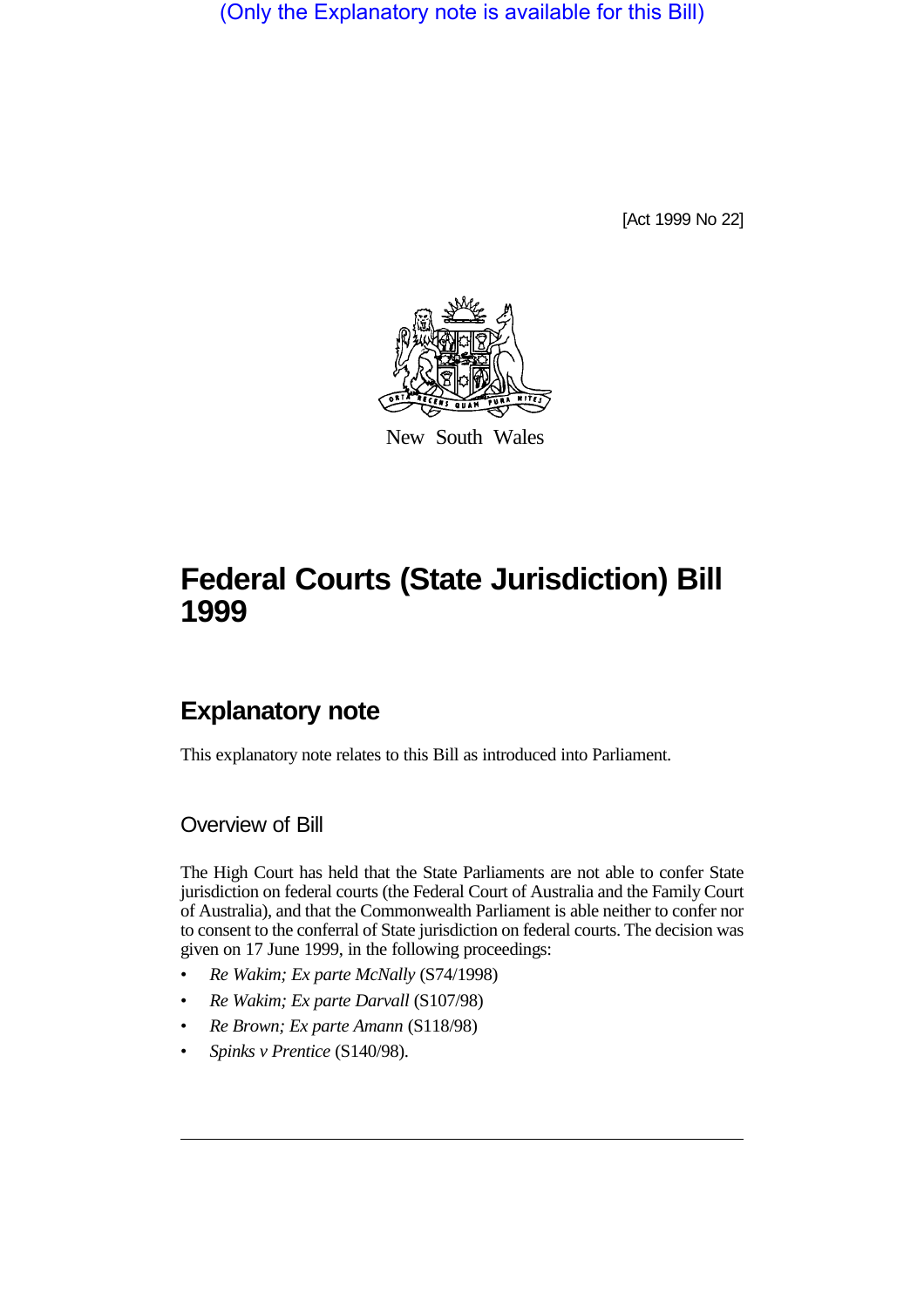Federal Courts (State Jurisdiction) Bill 1999 [Act 1999 No 22]

Explanatory note

This decision has implications not only for the cross-vesting schemes (where provision is made for the cross-vesting of jurisdiction in a wide range of cases and specifically under the Corporations Law, and under which State jurisdiction has been conferred on the Federal Court and the Family Court), but also for certain of the applied law schemes (where laws of another jurisdiction are applied as State law, and under which State jurisdiction has been conferred on the Federal Court).

The objects of this Bill are:

- (a) to provide that existing ineffective judgments of a federal court in the purported exercise of State jurisdiction are taken to be judgments of the Supreme Court, and
- (b) to provide for the transfer of current proceedings before a federal court in relation to State matters to the Supreme Court, and
- (c) to enable State courts to deal with matters that arise under applied law schemes and that would otherwise have been dealt with by a federal court.

The existing schemes will continue to apply to the courts referred to in them, except federal courts to the extent that the laws establishing the existing schemes are incapable of applying to federal courts.

Outline of provisions

#### **Part 1 Preliminary**

**Clause 1** sets out the name (also called the short title) of the proposed Act and its purpose.

**Clause 2** provides for the commencement of the proposed Act on a day or days to be appointed by proclamation.

**Clause 3** defines certain words and expressions used in the proposed Act.

**Clause 4** defines the expression *ineffective judgment*. In short, it is defined as a judgment of a federal court in a State matter already given in the purported exercise of jurisdiction conferred by a State Act. The definition will apply to judgments of a federal court as affirmed, reversed or varied following an appeal in the federal court concerned. The definition will extend to judgments substituted by the High Court on appeal, as these judgments are made in lieu of judgments of the federal court concerned.

**Clause 5** provides that the proposed Act binds the Crown in all its capacities.

Explanatory note page 2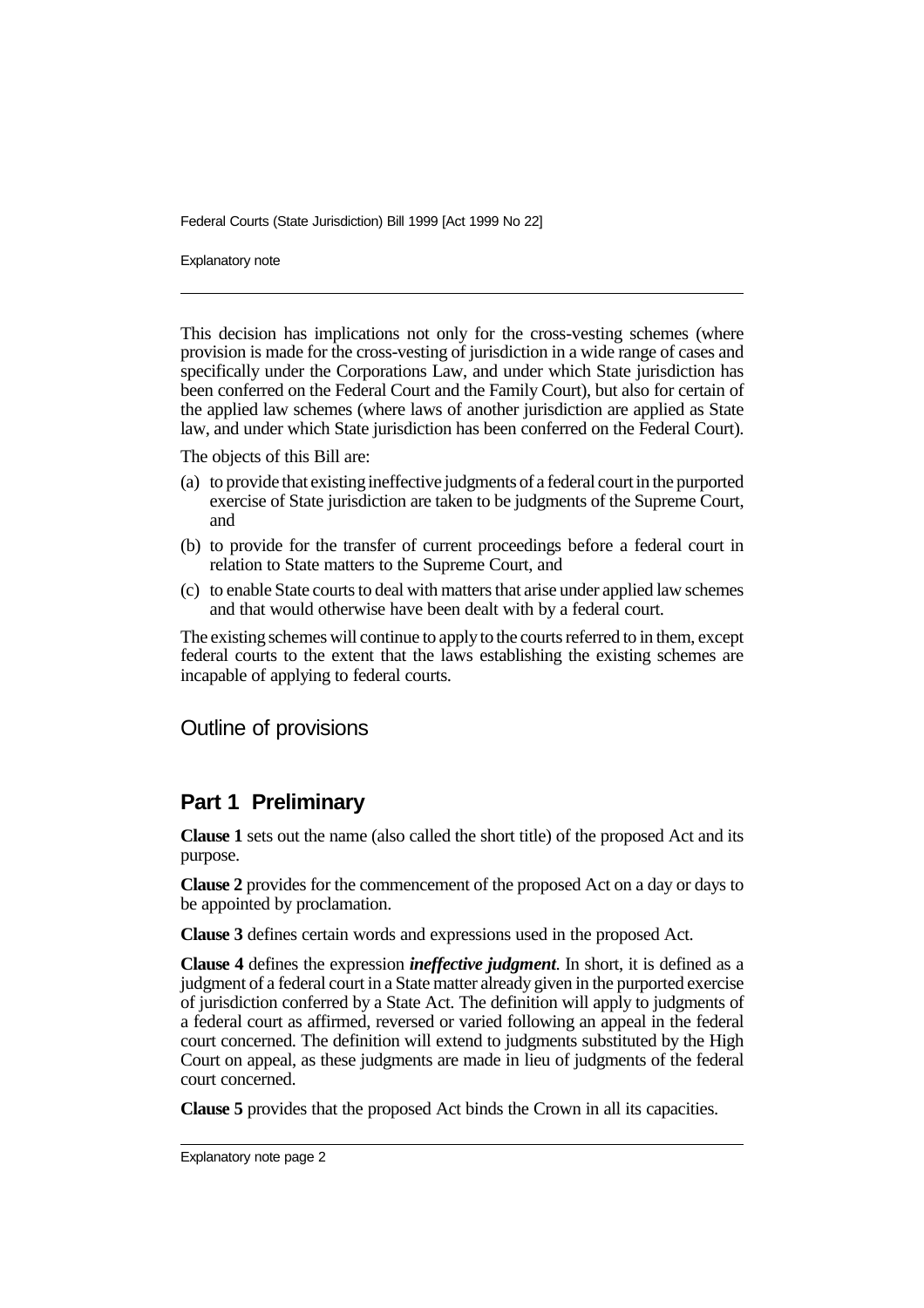Federal Courts (State Jurisdiction) Bill 1999 [Act 1999 No 22]

Explanatory note

## **Part 2 Rights and liabilities**

**Clause 6** declares that all rights and liabilities are to be the same as if each ineffective judgment had been given by the Supreme Court, either as constituted by a single Judge or as the Court of Appeal, as appropriate.

**Clause 7** specifically provides that such rights and liabilities are exercisable and enforceable as if they were rights and liabilities under judgments of the Supreme Court.

**Clause 8** specifically provides that any act or omission done under or in relation to such rights and liabilities have the same effect and consequences as if they were done under or in relation to rights and liabilities under judgments of the Supreme Court.

**Clause 9** provides that clause 6 does not apply to a judgment that was replaced by a later judgment of a federal court.

**Clause 10** specifically empowers the Supreme Court to vary or otherwise deal with any such rights and liabilities.

**Clause 11** provides a mechanism for current proceedings before a federal court in relation to State matters to be transferred to the Supreme Court.

**Clause 12** specifically provides that interference with any such rights and liabilities can be dealt with as contempt of an order of the Supreme Court.

**Clause 13** enables federal court records to be produced to show the existence, nature and extent of any such rights and liabilities.

**Clause 14** provides that the proposed Act does not apply to judgments already declared invalid, quashed or overruled by a federal court, otherwise than on the ground that the court had no jurisdiction.

### **Part 3 General**

**Clause 15** repeals section 22 of the *Competition Policy Reform (New South Wales) Act 1995*. That section provides that State courts do not have jurisdiction with respect to matters arising under the Competition Code. That section is repealed because it is intended that State courts will be able to exercise that jurisdiction in the future, following the High Court's decision that State jurisdiction cannot be conferred on federal courts.